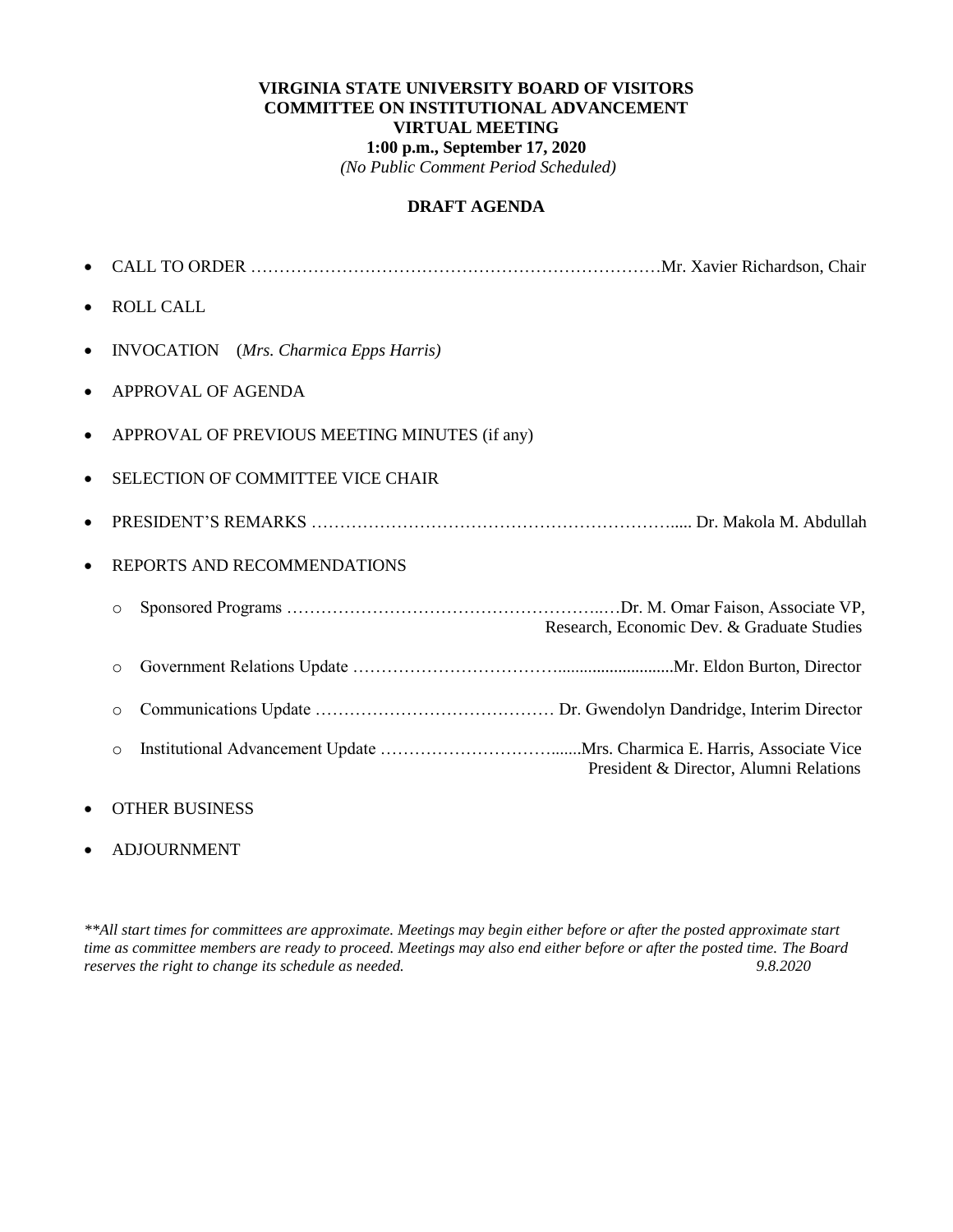#### **VIRGINIA STATE UNIVERSITY BOARD OF VISITORS ELECTRONIC INSTITUTIONAL ADVANCEMENT (IA) COMMITTEE MEETING MINUTES**

Thursday, September 17, 2020

#### **CALL TO ORDER**

Mr. Xavier Richardson called the Electronic Institutional Advancement Committee meeting to order at 1:00 p.m.

#### **ROLL CALL**

A quorum was present.

*Committee Members Present:* Mr. Xavier Richardson, Chair Dr. Valerie Brown Ms. Thursa Crittenden Ms. Pamela Currey Dr. Christine Darden Ms. Shavonne Gordon Ms. Beverly Everson-Jones, Chair, VSU Foundation Mr. Huron Winstead, Rector (ex-officio)

*Other Board Members Present:* Mr. Gregory Whirley

*Administration Present:* Makola M. Abdullah, Ph.D., President Dr. Donald Palm, Senior Vice President/Provost Hubert D. Harris, Chief of Staff Kevin Davenport, Vice President, Finance/Administration/CFO Charmica Epps Harris, Interim Associate VP, Institutional Advancement Tanya Simmons, Office of Human Resources Eldon Burton, Director, Government Relations Dr. Gwendolyn Dandridge, Office of Communications Dr. Annie C. Redd, Special Asst. to President/Board Liaison

*Legal Counsel Present:*

*Others Present:* Paul Brathwaite, Council of 1890's Universities, APLU Dr. M. Omar Faison, Associate VP, Research, Economic Dev & Graduate Studies Dr. Zoe Spencer, President, Faculty Senate Yourdonus James, Director, Conference Center Christy Johnson-Oliver, Student Health Center Benjamin Houck, Finance Adrian Petway, Budget Office Travis Edmonds, Technology Services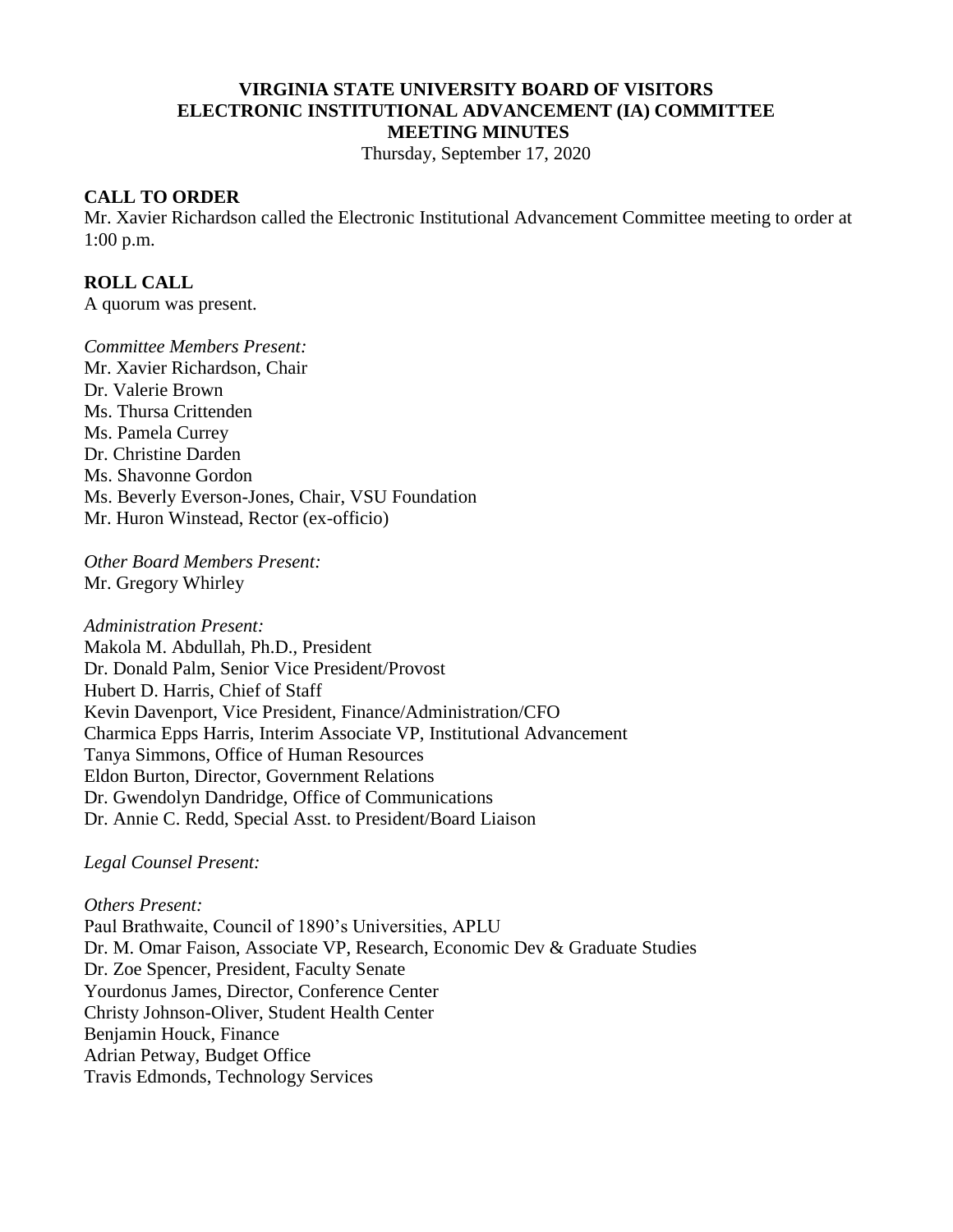## **OPENING REMARKS**

The Chair invited Ms. Epps Harris to offer the invocation. The new chair of the committee, Mr. Richardson, welcomed the committee members to the first meeting of Institutional Advancement Committee.

## **APPROVAL OF AGENDA**

The Committee approved the meeting agenda by roll call vote.

## **APPROVAL OF MINUTES**

The Committee approved minutes from the February 6, 2020 meeting by roll call vote.

# **SELECTION OF COMMITTEE VICE CHAIR**

The Chair called for nominations for the position of vice chair, and Ms. Currey nominated Ms. Shavonne Gordon for the position. Dr. Darden seconded the nomination. A motion was made to close the nominations on the one said name; the motion was properly seconded. The committee approved the nomination of Ms. Gordon by roll call vote.

### **PRESIDENT'S REMARKS**

President Abdullah thanked the Board members for attending the meeting gave several updates on alumni concerns, hiring staff in the Office of Institutional Advancement, and renaming campus buildings. The president informed the committee that he had responded to communication from concerned alumni. The driving force of the recent Alumni Town Hall was to respond to alumni questions, but the President has offered an opportunity for some members of the group to meet with him in person if necessary. By the close of the February Board meeting, the President planned to hire approximately four fundraisers. He intends to proceed with hiring fundraisers but not as many due to budget constraints. President Abdullah stated that the administration will present a proposal at the November Board meeting to rename campus buildings. The administration wants to highlight persons in VSU's past who have been instrumental in the success of the University. The President spoke briefly on opportunities and concerns related to external philanthropy because of COVID-19 and the current focus on social justice. The Chair indicated that the committee would look forward to hearing more about the opportunities as well as the role of members in assisting the President.

# **REPORTS AND RECOMMENDATIONS**

### Sponsored Programs

Dr. Omar Faison, Associate VP, Research, Economic Development & Graduate Studies, presented an update on the grant-related activity over the past fiscal year. Sponsored Programs activity continues to show a positive trend. The number of grants in the portfolio (86) and indirect costs recovered (\$803,000) are at their highest levels, and grants-related expenditures (\$24.2 million) and grant submissions (76) are at very high levels for the university.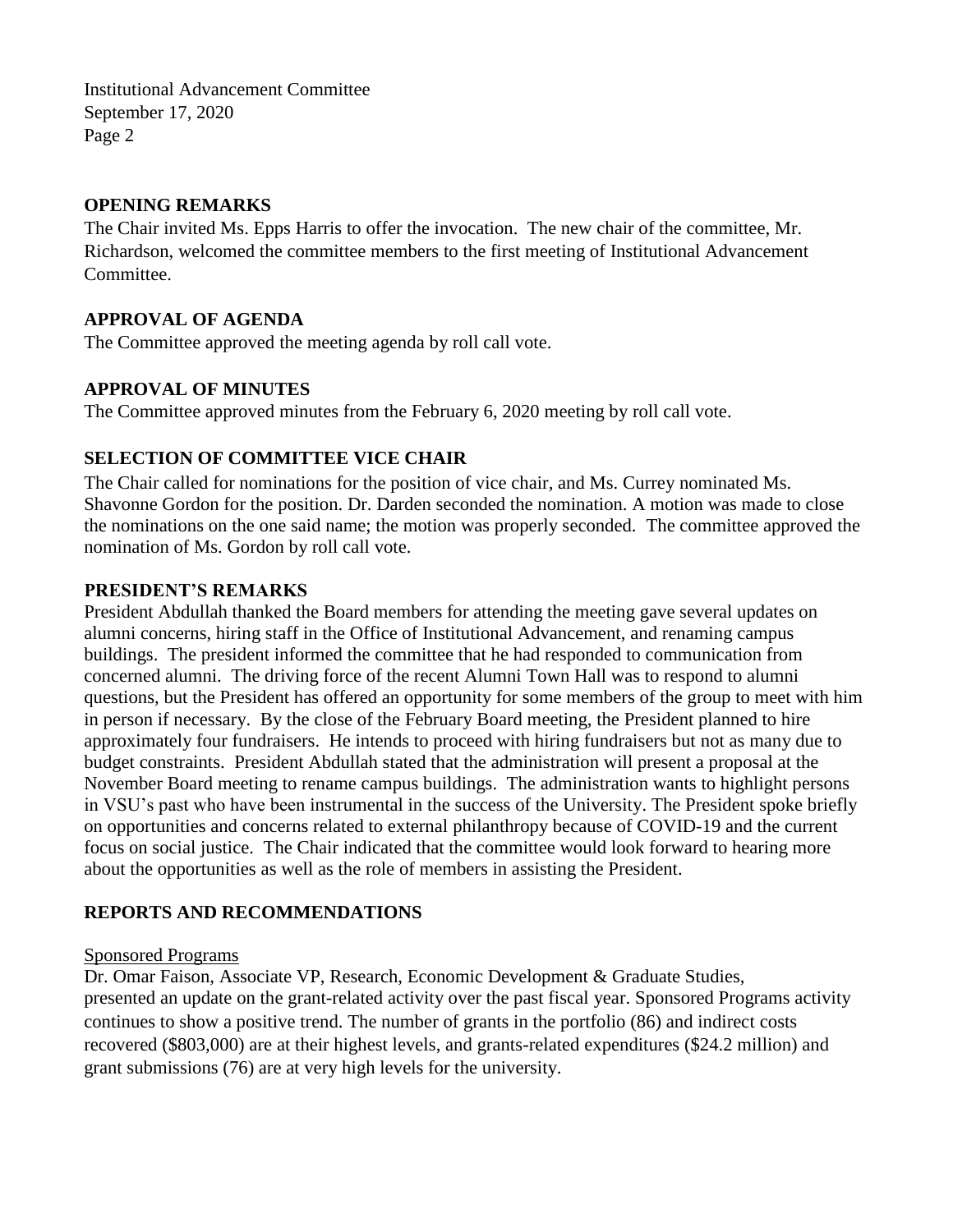#### Government Relations

Mr. Eldon Burton, Director of Government Relations, presented updates on Covid-19 related state and federal funding. On the state level, Gov. Northam called the General Assembly into a special session, which began August 18th to address legislation on state spending, the impact of COVID-19, and calls for police and criminal justice reform. The session began with a presentation of the Governor's budget recommendations to the Joint Money Committee, which included support for Virginia's Historically Black Colleges and Universities (HBCUs). Both Virginia State University and Norfolk State University were the only two institutions to have previously unallotted funding restored for one-time spending during FY21. The General Assembly is still in session, and each chamber is expected to release its budget amendments in the near future. Mr. Paul Brathwaite, Government Liaison for the Council of 1890s Universities, also gave updates on the status of requests for federal funding for HBCUs.

### **COVID-19 Funding Relief**

- The Heroes (Health and Economic Recovery Omnibus Emergency Solutions) Act
	- o \$1.7 Billion in direct emergency Funding to HBCUs;
	- o President Abdullah correspondence asking for an additional \$1.5M in funding to Congress and Senate;
	- o Awaiting bill approval from the House Senate.
- Applied for COVID-19 Relief Fund \$150 billion
- President's letter created national and local attention
	- o CNN
		- o Forbes
		- o NNPA (National Newspaper Publishers Association)-Black Press USA
		- o Progress Index
		- o Richmond Forum
- USDA NIFA (The National Institute of Food and Agriculture) published funding initiative for 1890 institutions;
- Higher Education institutions given direct allocations by government.
	- o Prospect strategy staffing for federal, government and private dollars' increase probability to receiving funds.

### **University Specific Initiatives for HBCUs- Restored**

- Expand Supplemental Instructional program- \$320k
- Implement Summer Bridge program- \$319,900
- Implement UTech program- \$250k
- Launch Virginia College Affordability Network- \$3,773,490
- Provide funding for data center modernization \$1,644,000
- Support Intrusive Advising Early Warning System- \$150k
- Increase funding for state match \$1,461,956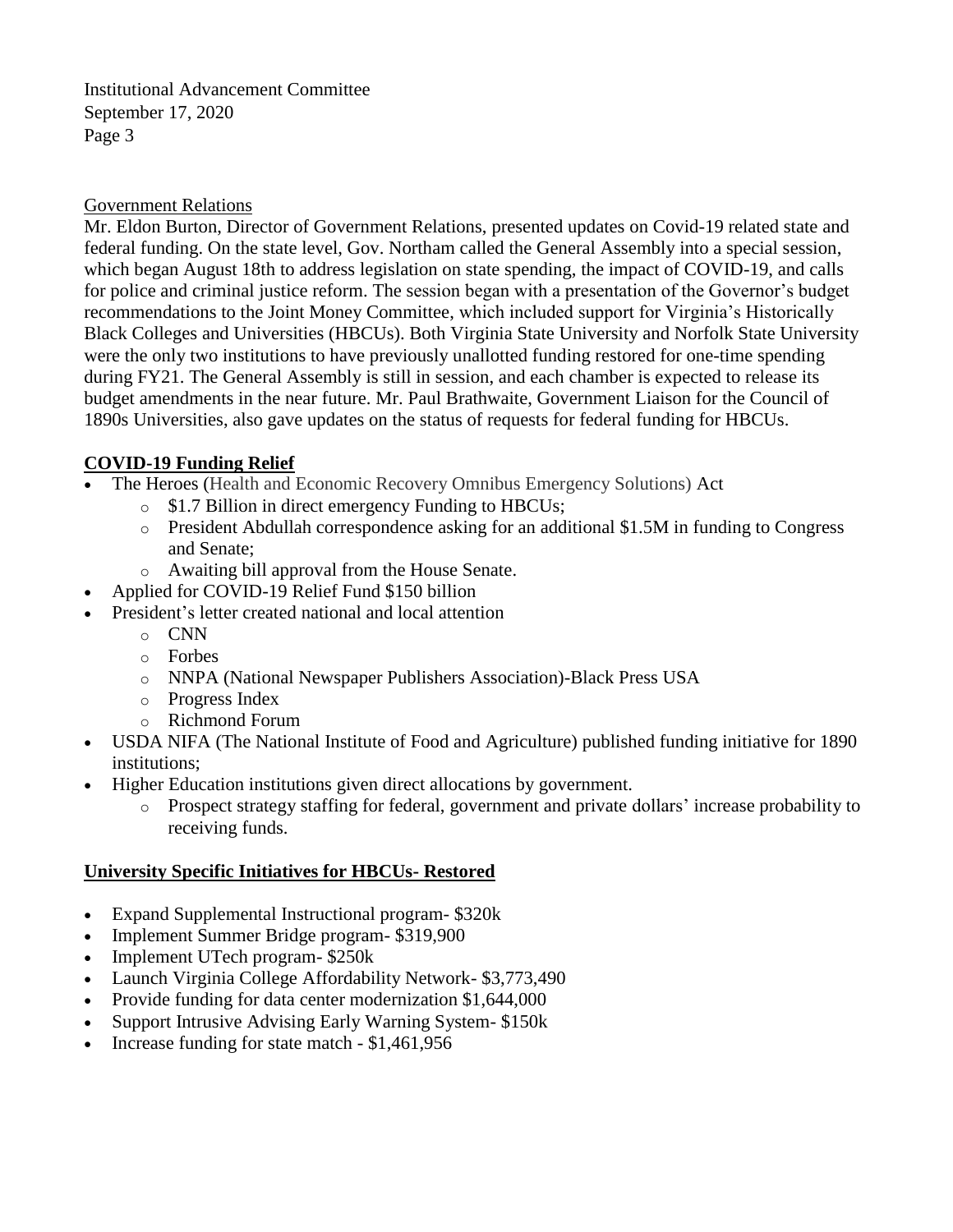### Office of Communications

Dr. Gwen Dandridge, Interim Director of Communications, shared recent local and national media coverage of the university. Examples of the media coverage include the following:

- **VSU Decision to Remain Virtual** sent correspondence on August 24, 2020.
- **\$500 Technology Stipend** sent correspondence on August 13, 2020. Students received laptops through VSU Bookstore operated by Follett
- **VSU Psychology Professor, Dr. Zoe Spencer and Creative Service Director Mr. Jesse Vaughan received several Emmy awards** for the spoken-word piece "Say Her Name - School of Thought."
	- o Dr. Spencer earns award as writer for the project.
	- o Mr. Vaughn earns three Emmy in the categories of Producer, Editor, and Director.
- **Creative Service Director Mr. Jesse Vaughan receives Emmy Award** as Producer and Director of "*The Study Jazz at VSU"* commercial.
- **VSU Offers HBCU History Course Gains National News Attention** 
	- o The History and Philosophy Department now offer the nation's first higher education course in the history of the Historically Black Colleges and Universities.
	- o History 342-*HBCU History* created by Dr. Cheryl Mango, Assistant Professor of History.

#### **Faculty Experts- faculty and staff who are well versed and knowledgeable in their fields**

- HBCU Course- Assistant Professor of History, Dr. Cheryl Mango
- Online Education- Tammy McClain-Smith, Ed.D., Director of Distance Education/VSU Online
- Political Climate- Dr. Wes Bellamy, Interim Political Science Department Chair, Former Vice-Mayor of Charlottesville and political activist.
- Agricultural Research- College of Agriculture
- Socialization of Marijuana- Virginia Cooperative Extension
- Economy and Retail Trends Dean of the College and a Professor in Reginald F. Lewis College of Business Department of Computer Information Systems, Dr. Emmanuel O. Omojokun

#### Institutional Advancement

Ms. Charmica Epps Harris, AVP for Institutional Advancement and Director of Alumni Relations presented updates. Entering fiscal year 2021, giving to the institution totals \$634,731 from 498 donors as of August 31st, compared to fiscal year 2020 year-to-date of \$398,817 from 355 donors. The Advancement team has developed a pipeline of potential donors, both corporate and foundation, to solicit for funding priorities.

Dashboard Report FY20 FINAL

- FY19-FY20 increase in alumni donors with a decline in the amount
- FY19-FY20 increase in faculty and staff dollars
- FY19-FY20 decrease in Corporations, Foundations & Organizations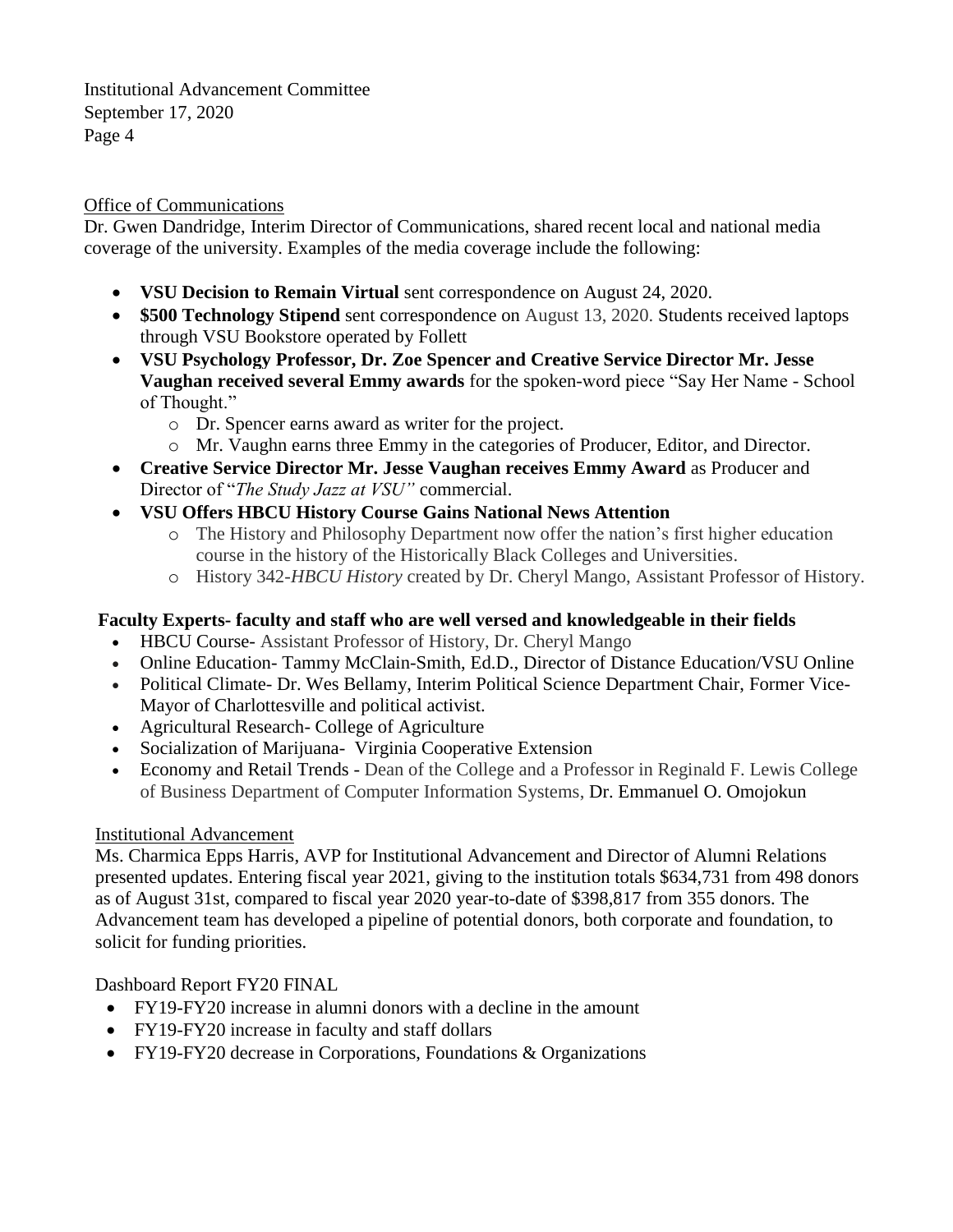Fiscal Year 2021 Goals:

- Grow virtual engagement opportunities
- Increase donors over  $FY20$  (2,395) by 5%
- Increase number of corporate and foundation proposals to a minimum of two per month

FY21 Major Gifts Awarded:

- Morgan Trust (BOA) \$150k- Technology grant
- Verizon \$50k- Technology grant
- PcW \$10k College of Business Digital Enhancement
- Micron Foundation  $$10k College$  of Engineering Student Support Activities
- **Pipeline** Dominion Energy "HBCU Promise" program portion of \$35M

FY21 Major Gifts- Pipeline & Pending:

- Truist Foundation \$30k Scholarships
- Herndon Foundation  $$14k STEM$  Enrichment Program
- Community Foundation TBD- Programming
- FedEx \$1.5M- Scholarships/Executive Leadership Pipeline
- Bloomberg Philanthropies- \$3.2M- Data Center Enhancement/College of Engineering
- Southern Company Foundation- \$500k- Technology
- Arcus Foundation- \$15k- LGBQTIA- Diversity Inclusion

Quarter 1 Strategies:

- Alumni Relations
	- "Dear New Grad" Alumni Letter Campaign
	- Virtual Alumni Town Hall
	- Class Coordinator
- Annual Fund
	- Rogers Stadium Virtual Sell Out
	- Fall Solicitation Letter
	- E-Solicitation and Newsletter
	- LYBUNT Phone Calls/Emails
- Major Gifts
	- Proposal Awarded: (4) \$220k
	- Donor meetings
		- Community Foundation
		- IBM
		- Sabra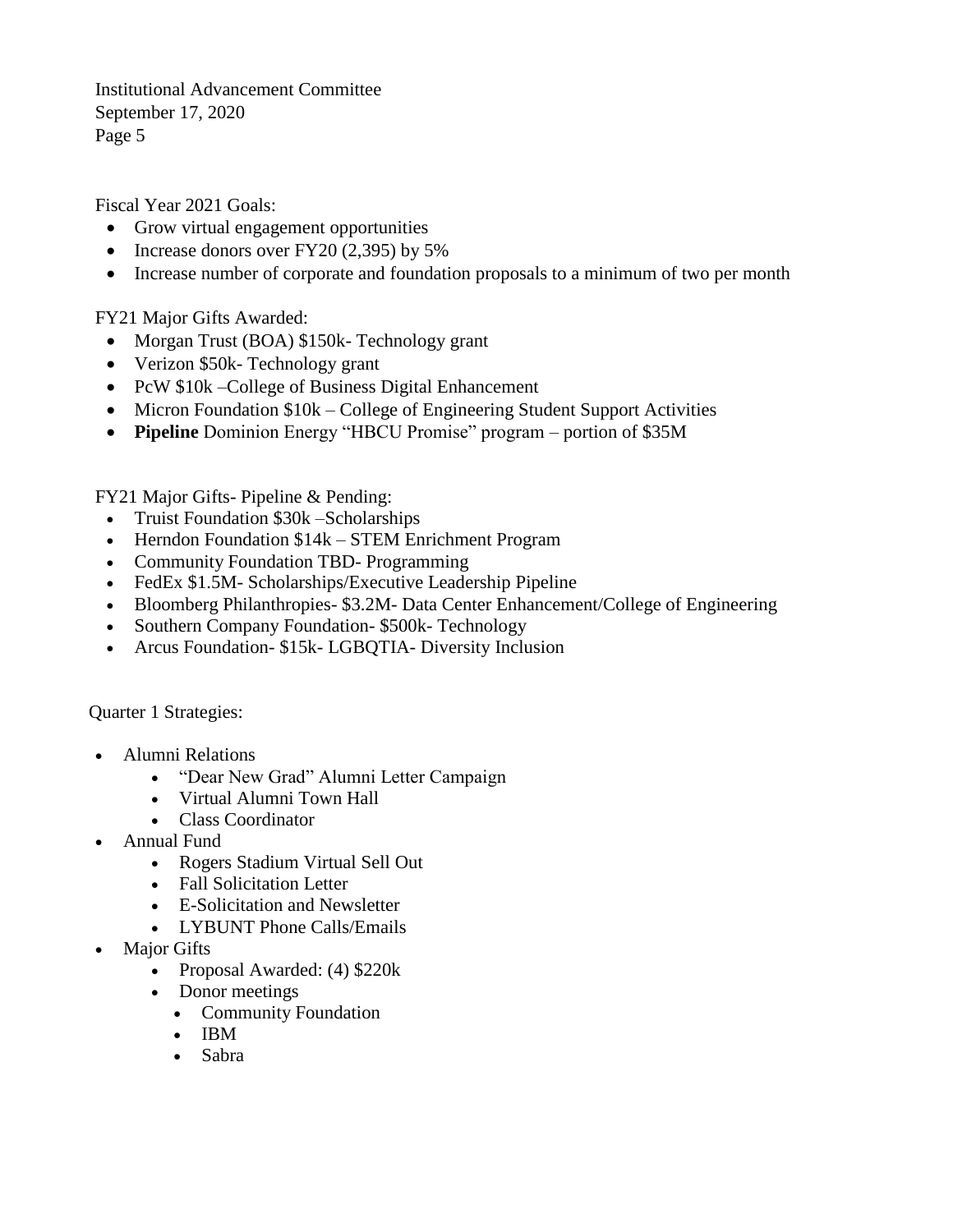Major Gifts (continued)

- Bank of America
- Cameron Foundation

Stewardship

- Weekly "Thank You" Calls
	- $\bullet$  \$10k Donor Gifts

Quarter 2 Strategies:

- Alumni Relations
	- Virtual Homecoming
	- Trojan 10 Under 10 Nominations
	- Class Reunion Giving
- Annual Fund
	- Rogers Stadium Virtual Sell Out
	- Fall Solicitation Letter
	- E-Solicitation and Newsletter
	- LYBUNT Phone Calls/Emails
	- Giving Tuesday
- Major Gifts
	- Proposal submissions
	- Donor visit/meeting
		- Luck Companies
- Stewardship
	- Weekly "Thank You" Calls
	- Holiday Greeting Cards
	- Annual Report

Upcoming Events:

- Virtual Alumni Homecoming October 23 & 24, 2020
	- Paint & Sip
	- $-5K$
	- Half Time Show & Day Party
	- Rogers Stadium Virtual Sell Out

Discussion followed regarding the participation in giving from the VSU Board. The Chair stated that data on the Board's giving will be included in forthcoming reports on a regular basis.

The Chair acknowledged Ms. Beverly Everson-Jones, Chair of the VSU Foundation. Ms. Everson-Jones greeted the Committee and thanked Ms. Charmica Epps-Harris for the work the staff is doing under the current circumstances. Ms. Everson-Jones will present a VSU Foundation report to the full Board on September 18, 2020.